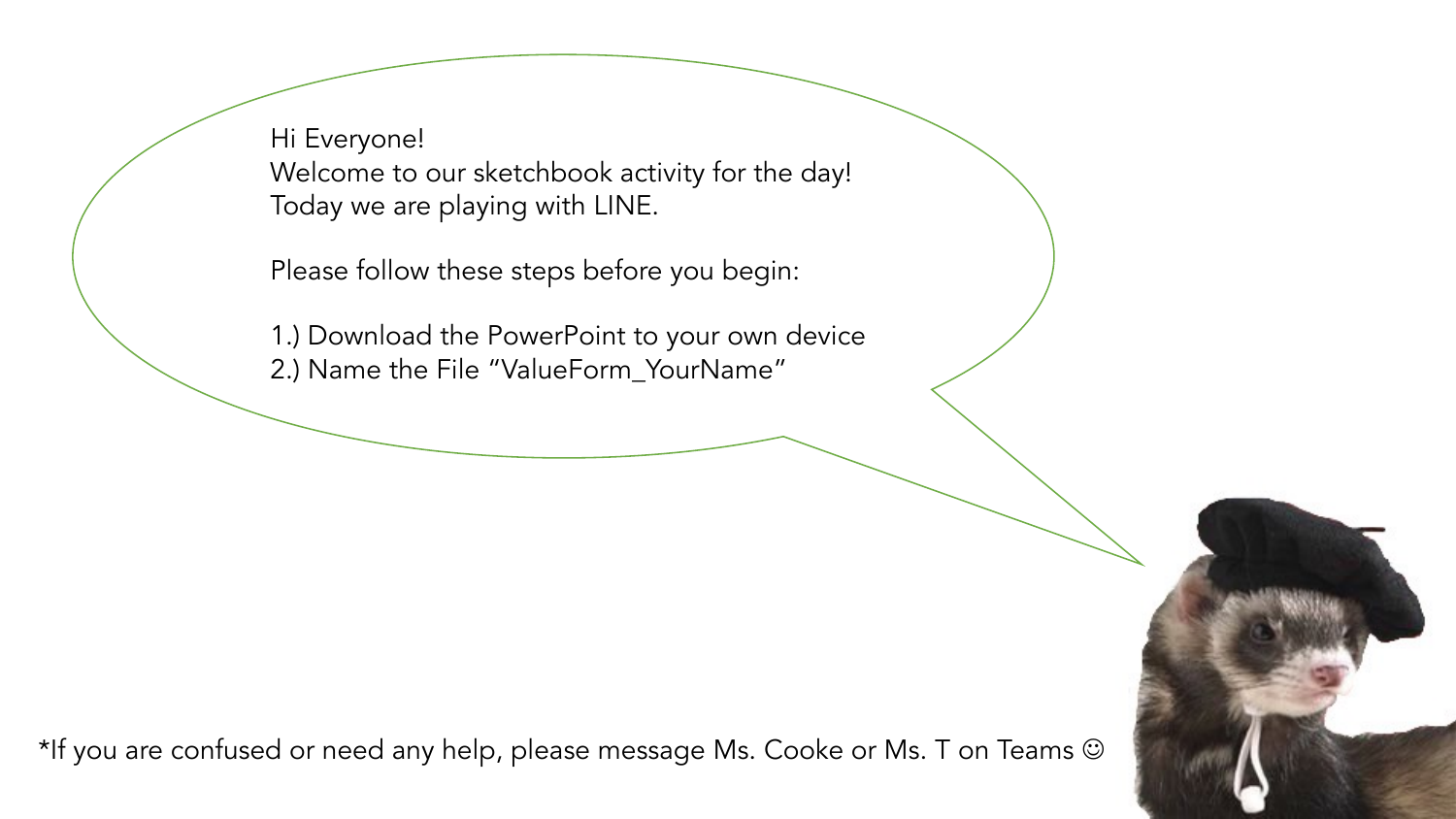



## Value and Form

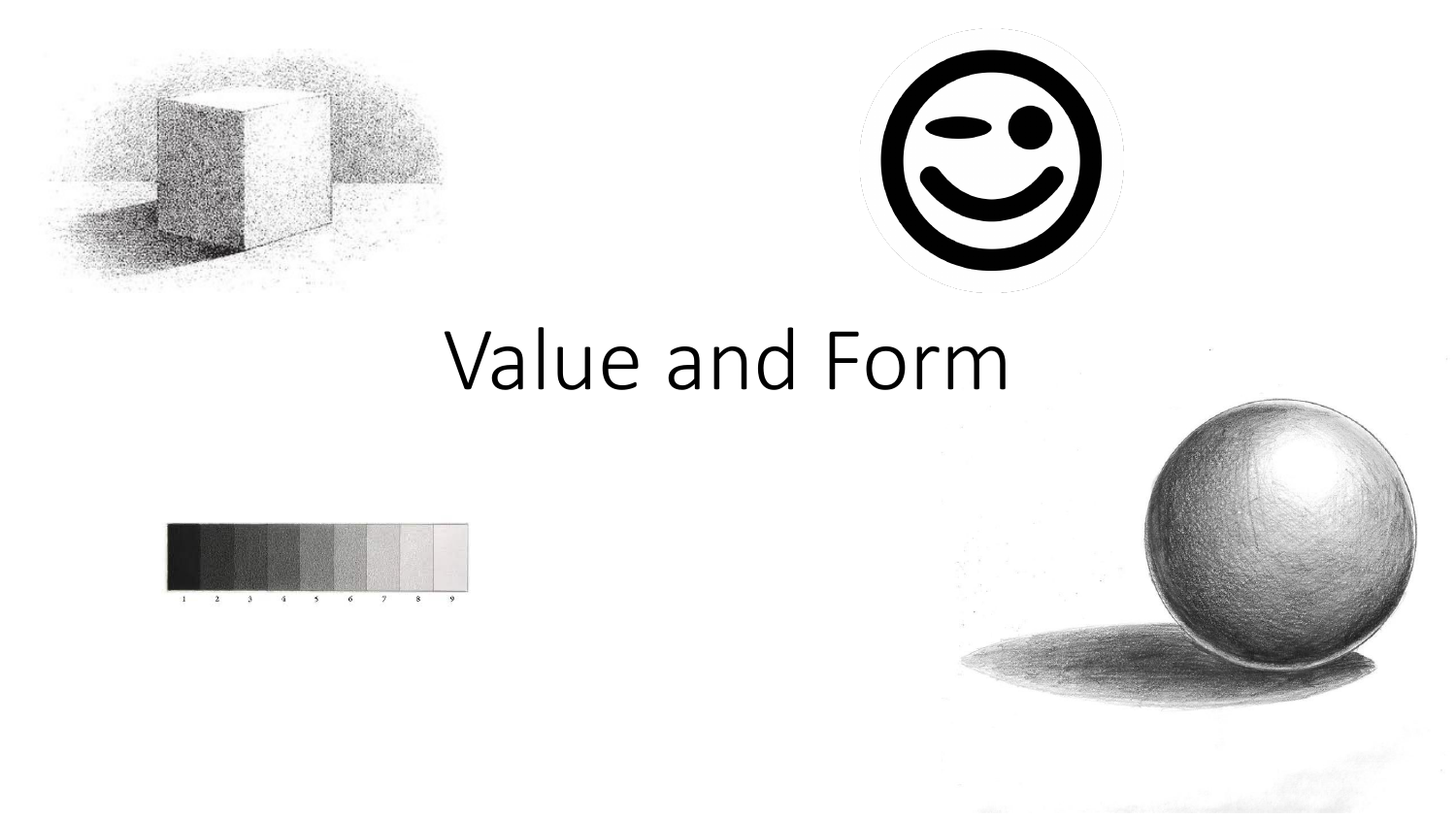#### Watch this short video about Value

- In the video watch out for
- What is "high contrast"
- What is "low contrast"

https://www.youtube.com/watch?v=AAwYHNo31ZQ&t=63s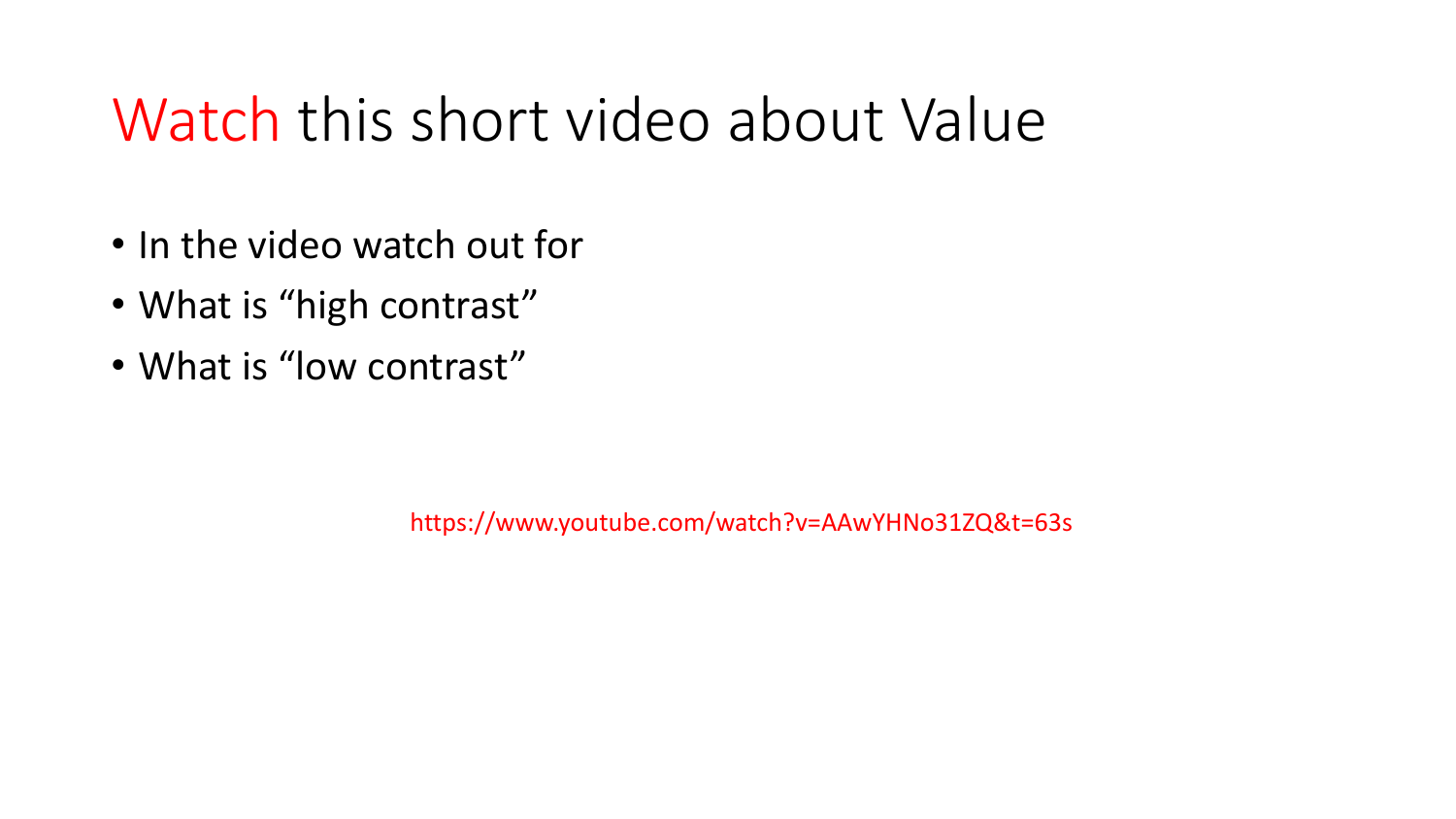#### Low Contrast

- Like you saw in the video a low contrast Black and white image would include many different shades of grey (or middle values if you are looking at a colour image)
- The image would likely not have a super dark or a super light area – but have mostly the middle values
- On the right you can see two examples of LOW contrast

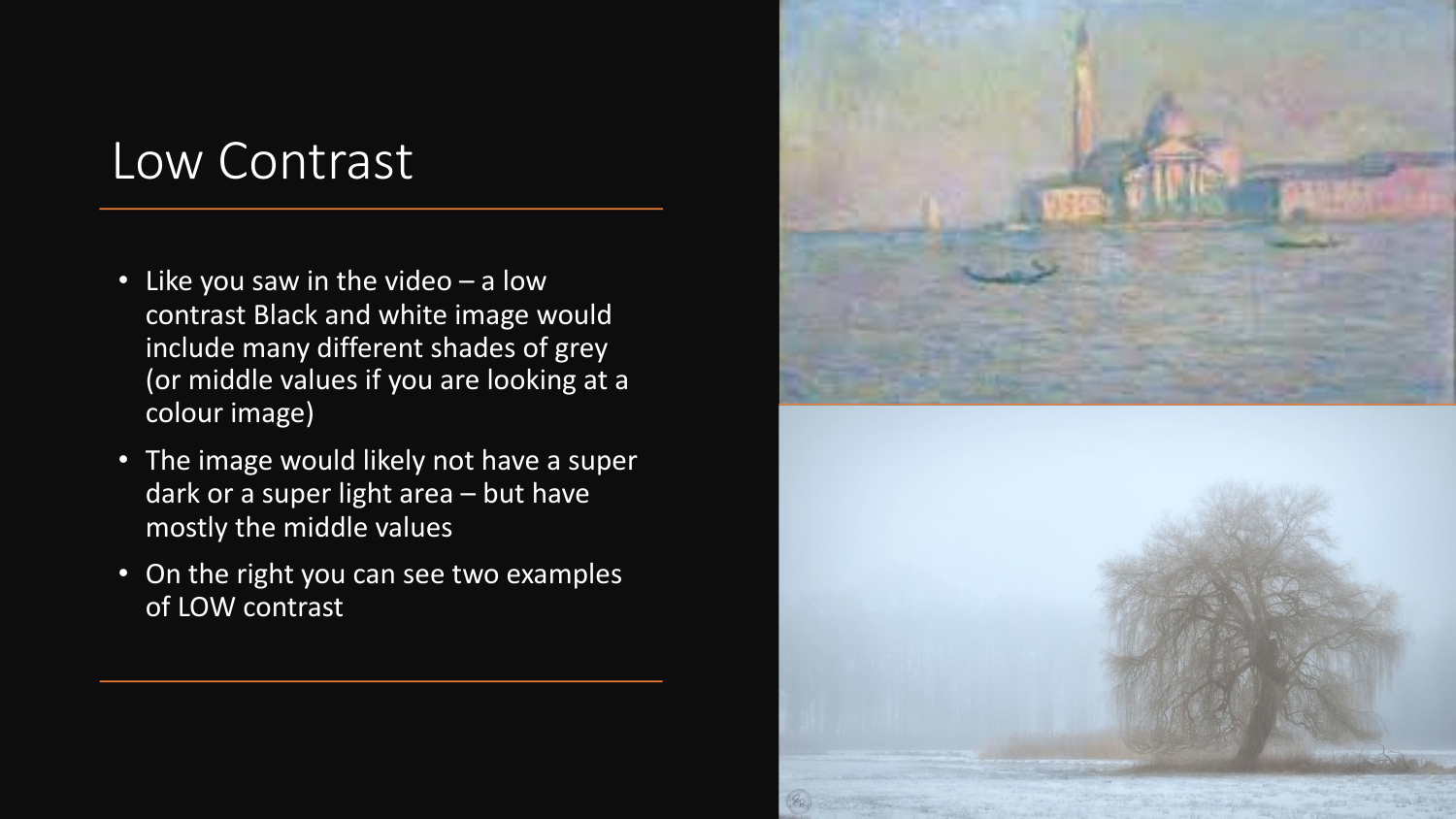#### Now it's your turn! Take a moment to browse online.

Find me one black and white LOW contrast image. And one colour LOW contrast image. You can use a photo or a painting or drawing  $\odot$ 

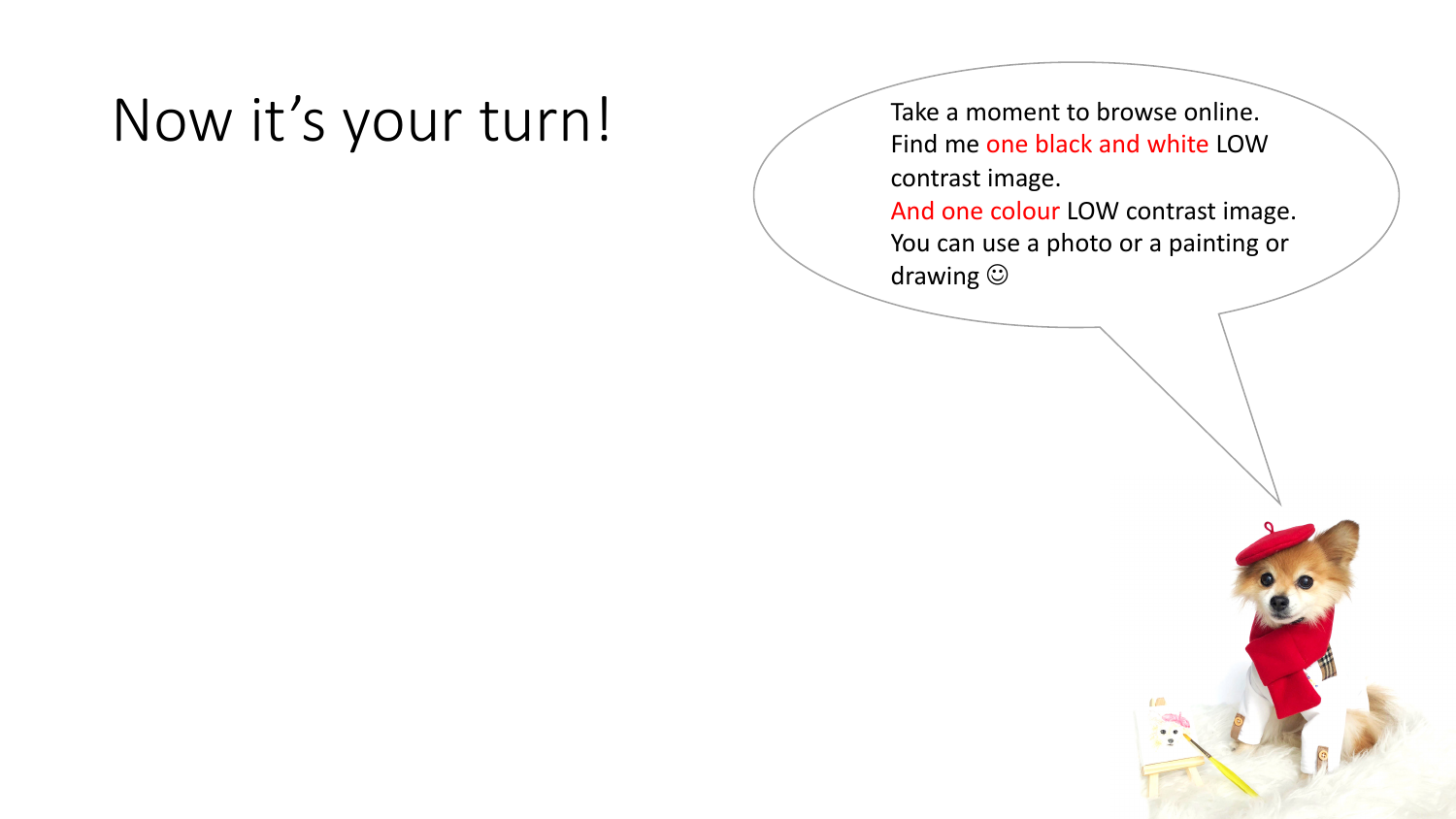

#### **High Contrast**

- A high contrast image is the opposite of the low contrast, meaning that it has almost only the very dark and very light tonal values.
- An image with high contrast has fewer tonal values between the lightest and the darkest values

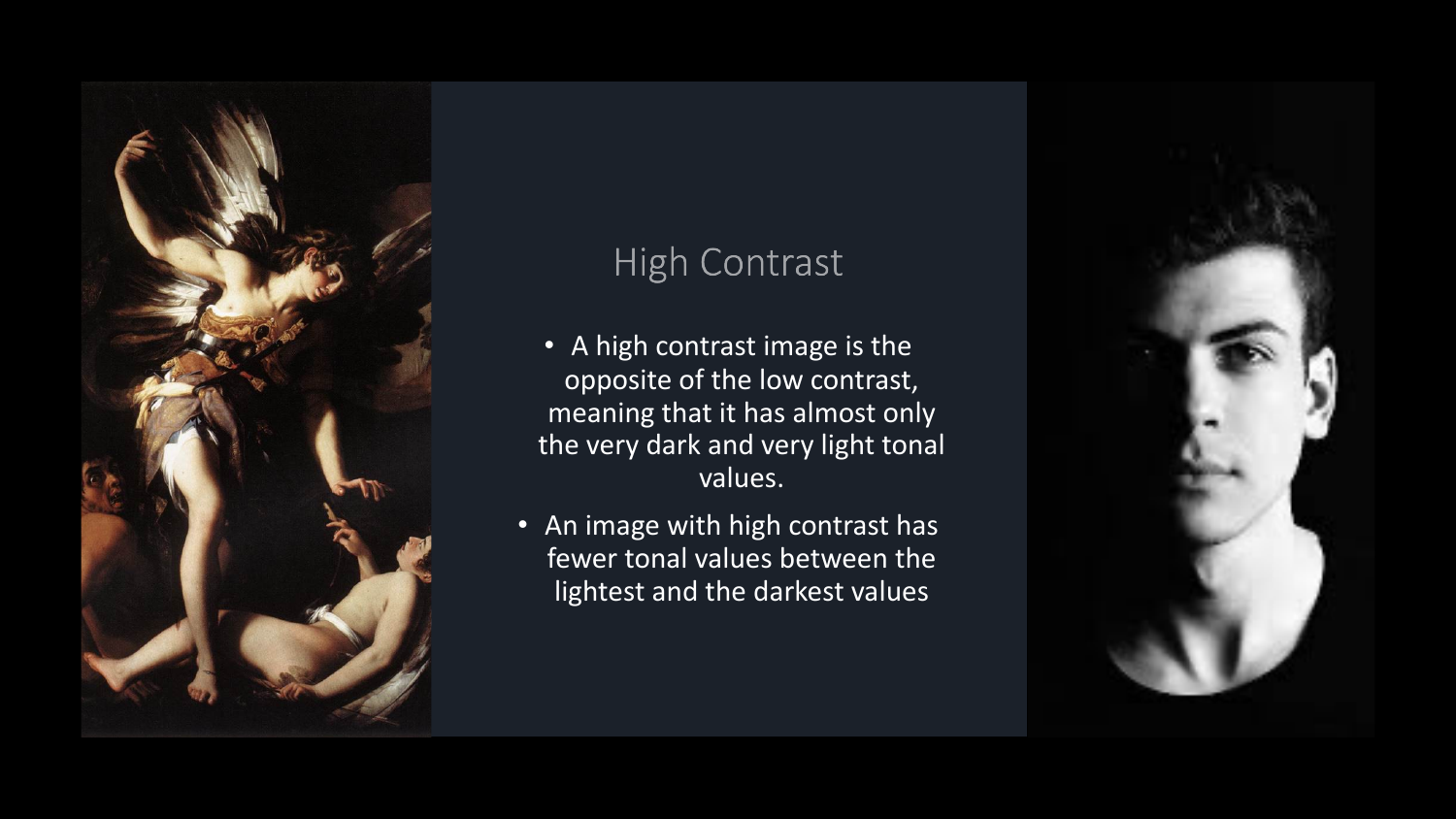#### Now it's your turn!

Place two images of art with

HIGH contrast on this slide.

One in colour and one in black and white.

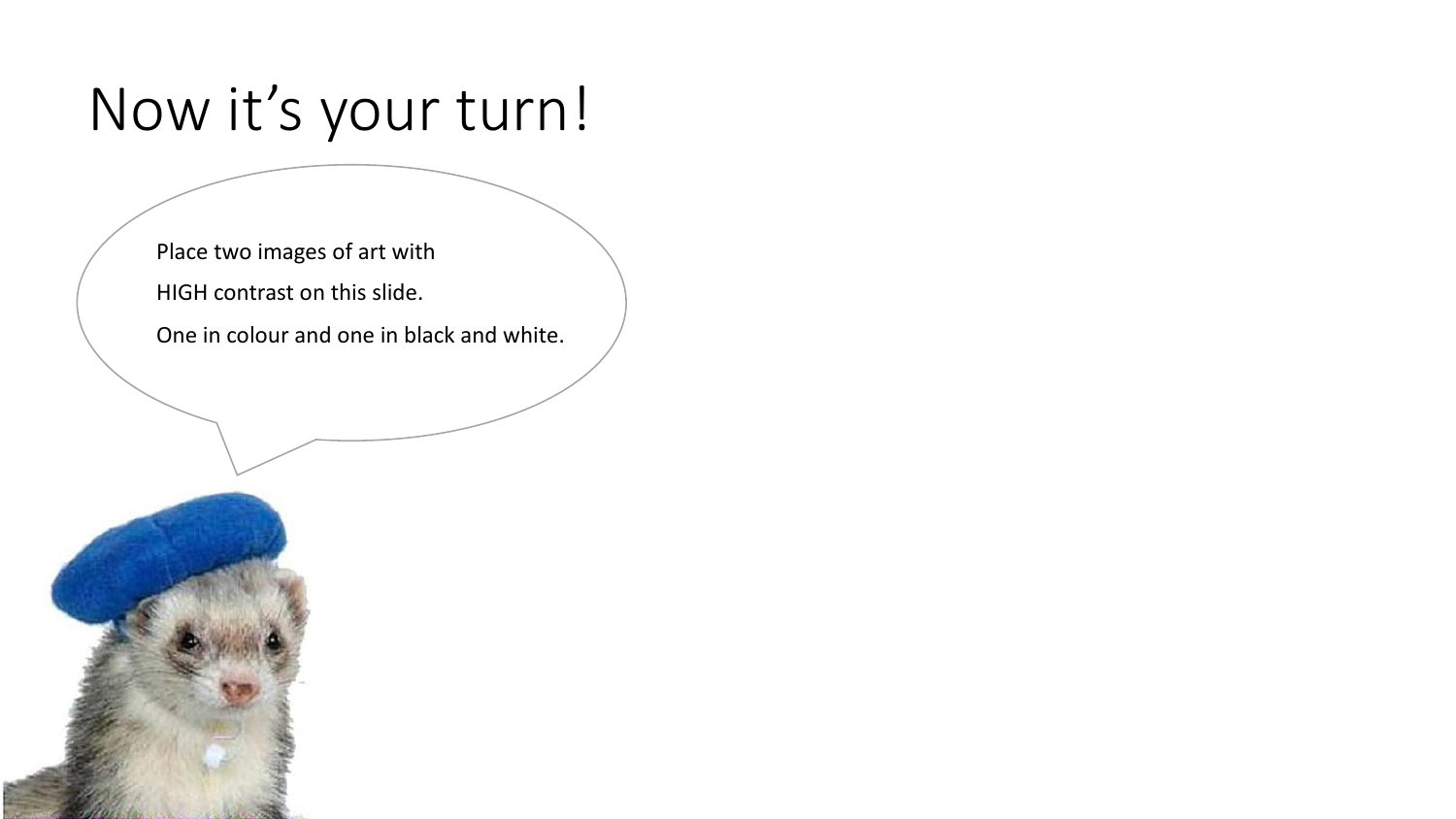# How does Value help us see Form?

- Remember how we discussed in class that FORM and SHAPE are related?
- We talked about how sometimes there is "implied form" and sometimes there is "actual form"
- When we do a drawing on a piece of flat paper, but we want the object in the drawing to look 3D and have "implied form" we use methods from art to help us achieve this effect.
- One way to push the FORM in your drawing is to push the VALUE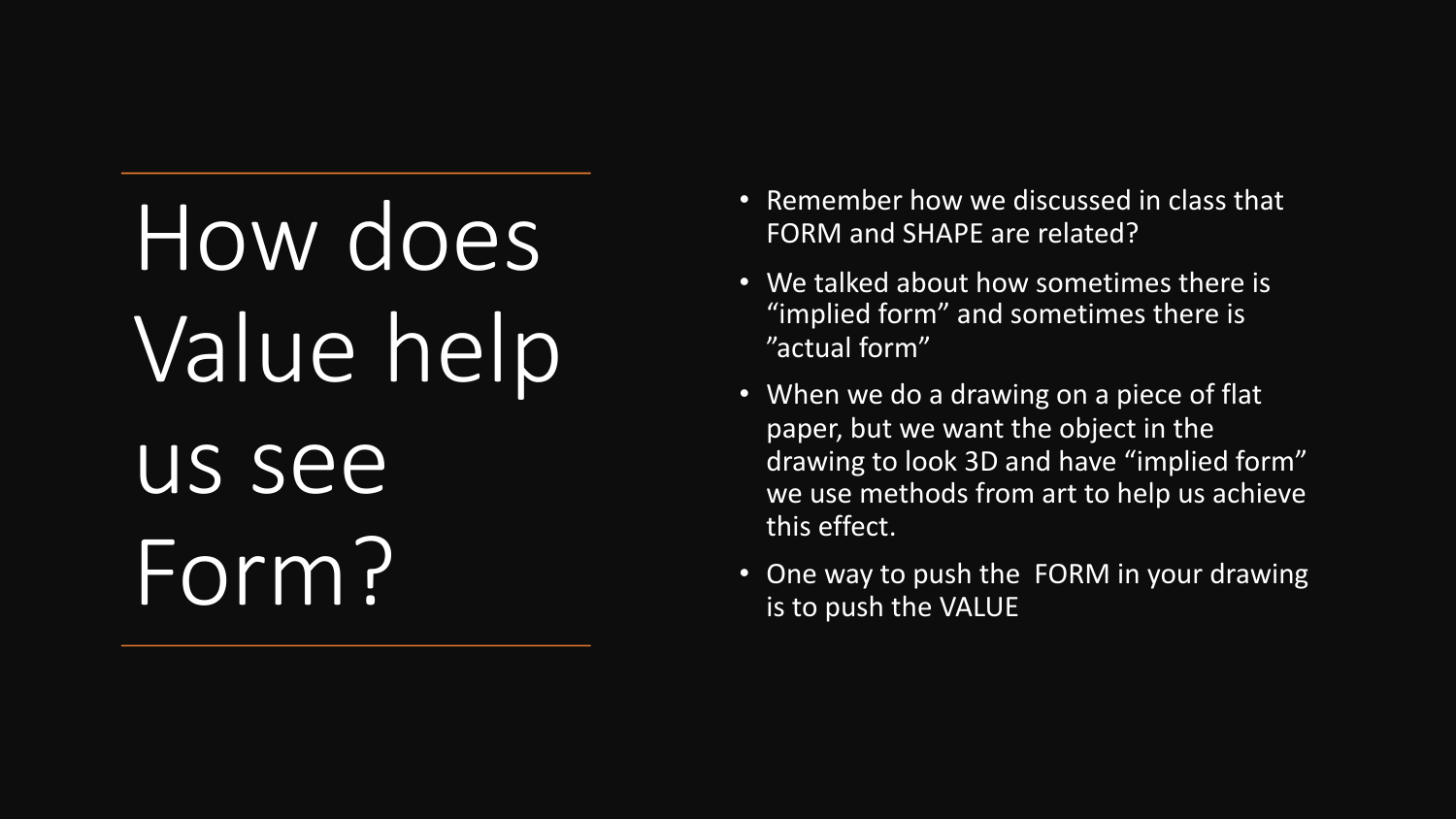### Using Value to create form - Your turn!

- When we are drawing or painting we can push value to help create the illusion of form
- In order to do this, we need to have a basic understanding of value and how to create it
- Below is an example of a value scale (you've probably done this before!) Take a few minutes to recreate this one in your sketchbook using a pencil.
- When you make your value scale draw a box that's about 7 inches wide and about an inch and a half tall (it's fine to be approximate).
- Use a ruler to get nice straight edges.
- Divide the box into 7 equal sections.

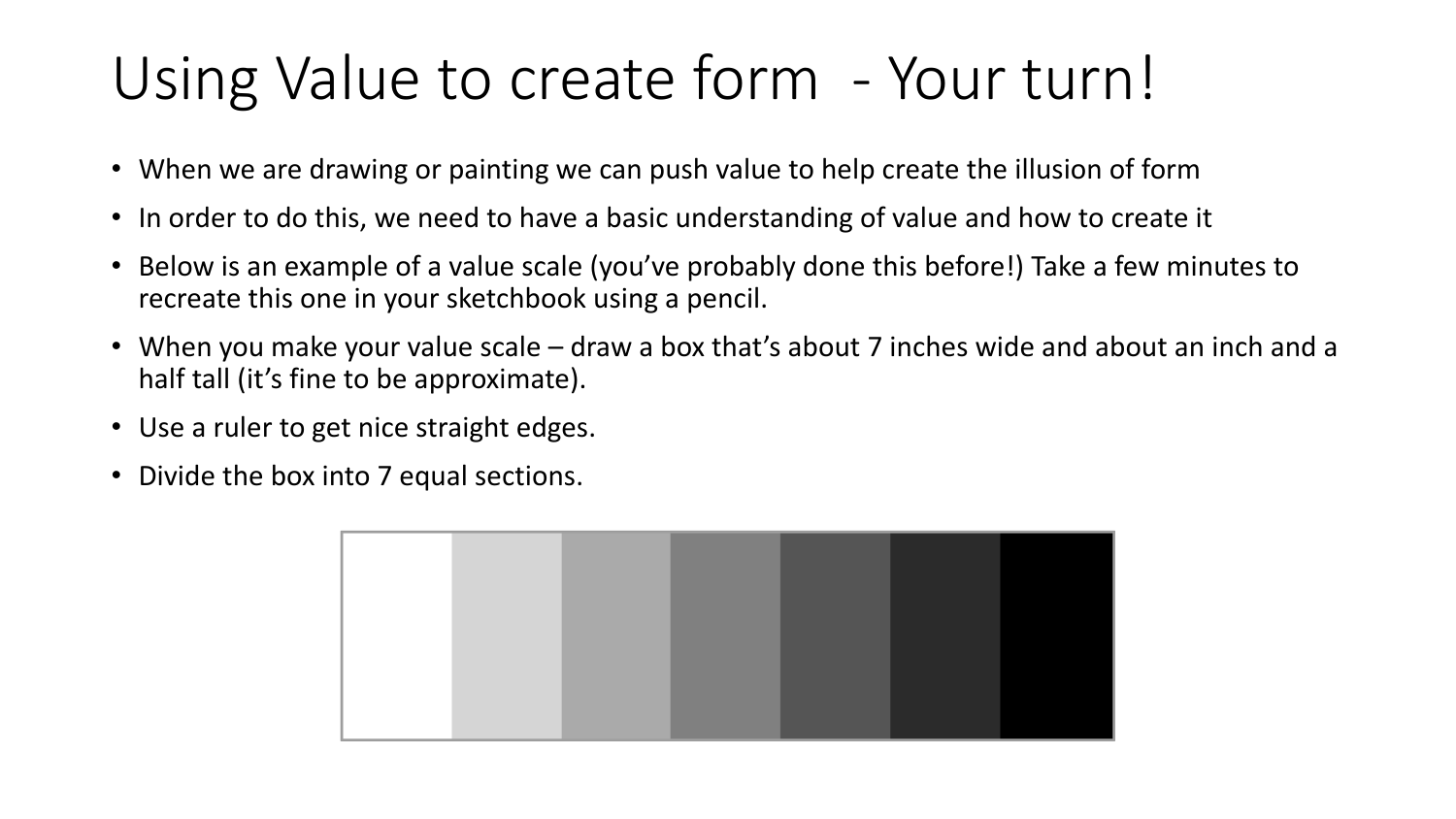### Putting this into practice

- Now we'll practice making a SHAPE into a FORM using VALUE
- Follow along with the video which is linked below the artist will show you how to use shading and value to create objects with form.
- You will create 5 shapes -
- Check out the next slide for further info on how to complete this

https://www.youtube.com/watch?v=vMr6eimcolc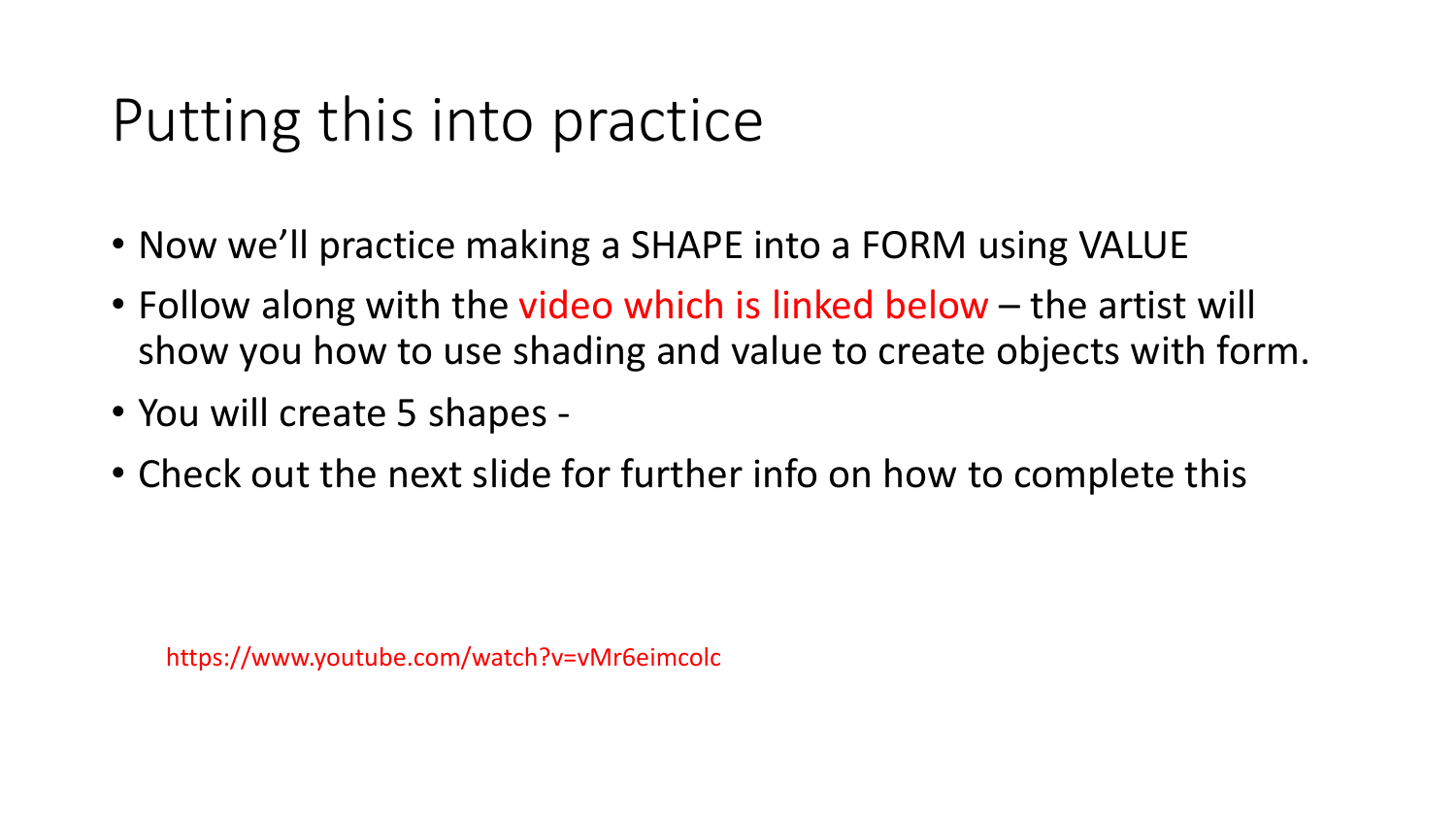#### Your turn!

- In your sketchbook you will practice creating form.
- Follow along with the video from the previous slide
- Using a pencil and your sketchbook
- draw a circle  $\rightarrow$  Make it into a sphere using value
- Draw a square  $\rightarrow$  Make it into a cube
- Draw a triangle  $\rightarrow$  Make it into a pyramid
- Draw the outline of a cylinder and then add the shading.
- Draw a triangle  $\rightarrow$  Make it into a cone



This is a very rough drawing of how you might layout your sketchbook page to finish this section of the assignment